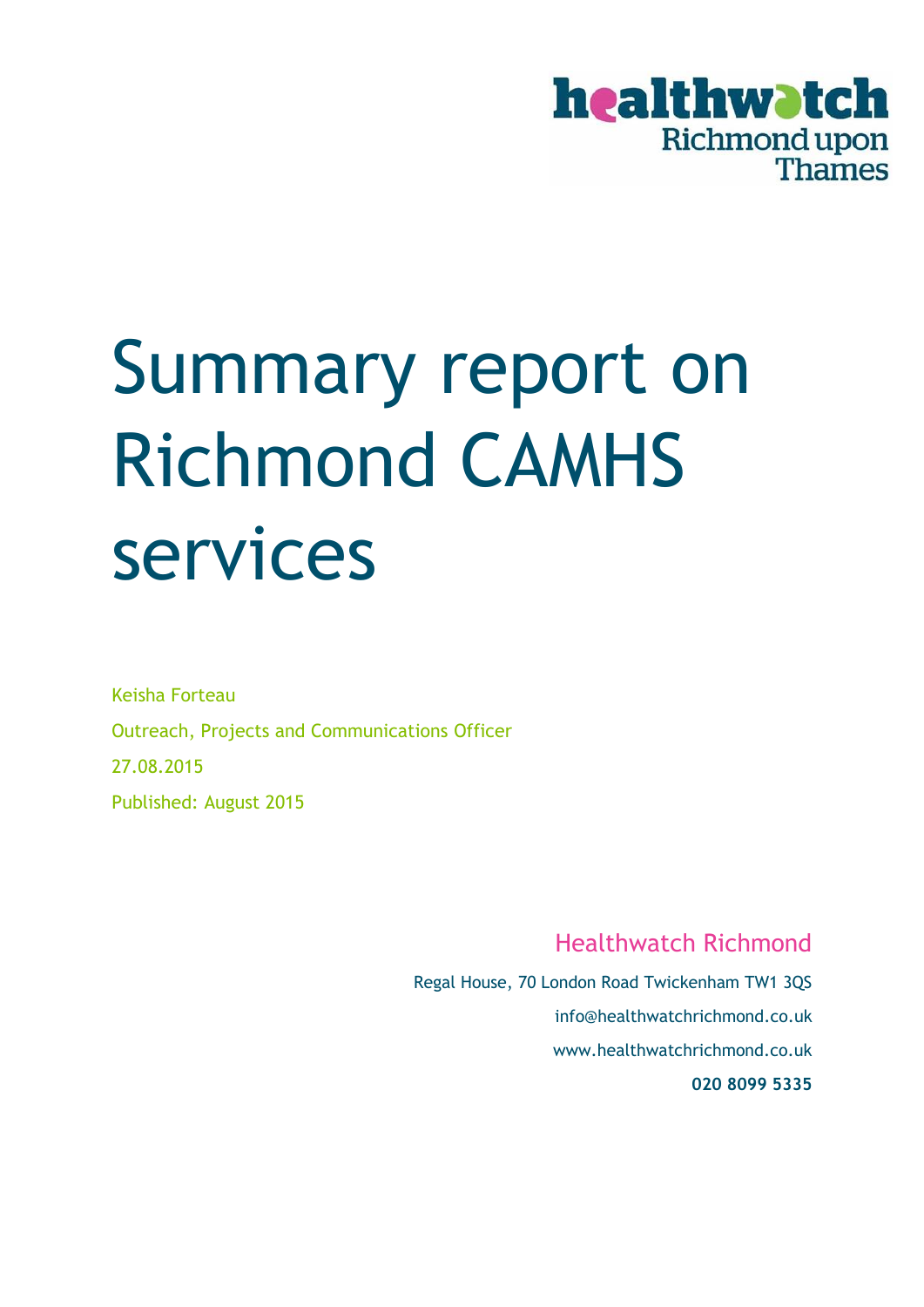# **Contents**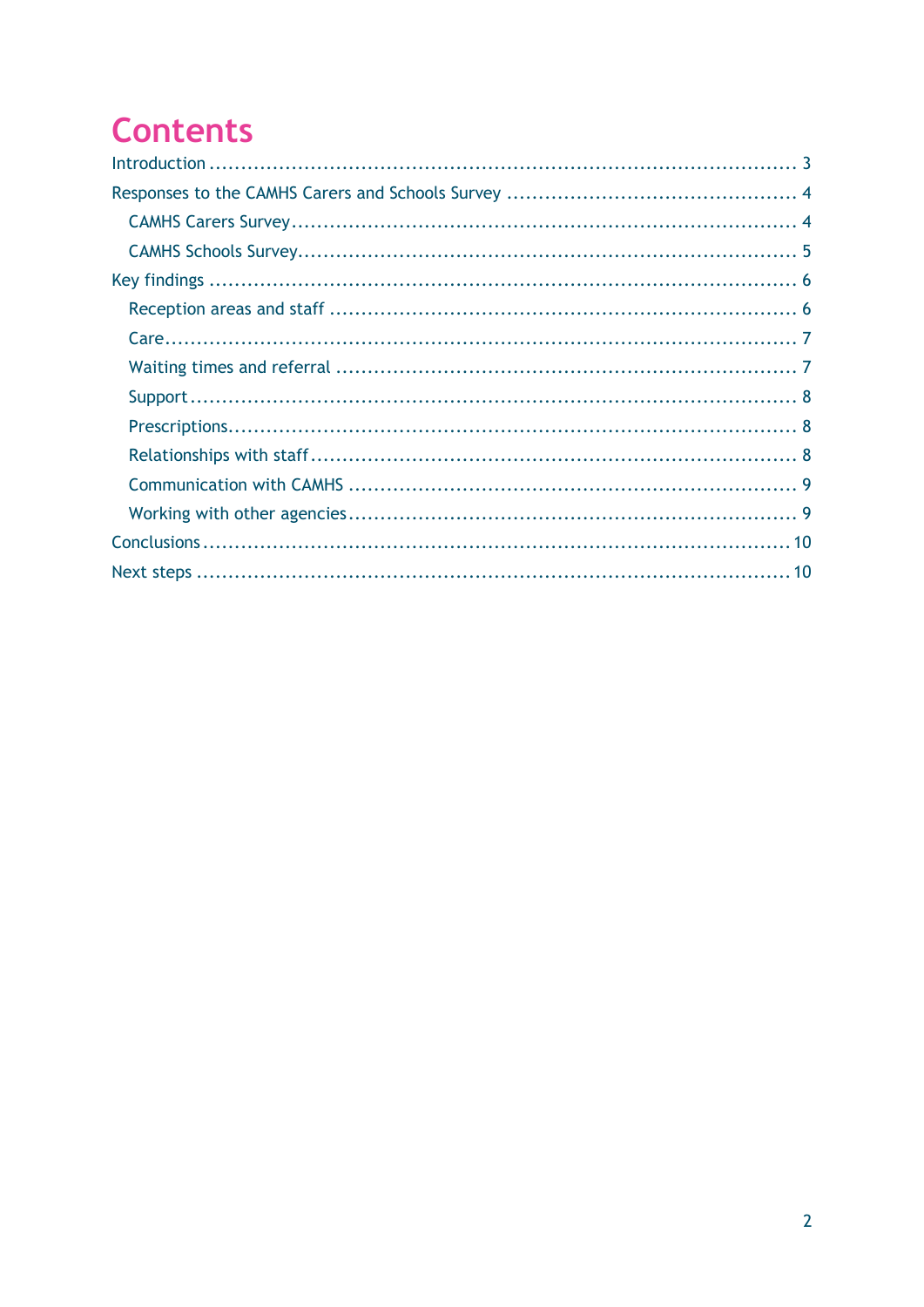# <span id="page-2-0"></span>**Introduction**

Healthwatch Richmond was invited to work in collaboration with Richmond SEND Family Voice (RSFV), ADHD Richmond and Richmond National Autistic society (Richmond NAS) to collect the opinions of parents and schools on services they have received from the Child and Adolescent Mental Health Service (CAMHS) in Richmond. A survey was developed collaboratively including taking feedback from CAMHS and was launched on the 18th May 2015, running until the 19th June 2015. The survey was circulated to Healthwatch Richmond's membership alongside a number of voluntary sector organisations that support young people and parents and carers of young people that access CAMHS. The survey was also distributed via social media and displayed on the websites of both Healthwatch Richmond and Richmond SEND Family Voice.

It was hoped that surveys could be distributed via CAMHS but this was not possible due to administrative challenges.

A second survey aimed at schools was produced with RSFV aimed at gathering experiences of CAMHS from the perspective of those who refer into CAMHS. This was sent to the Head Teachers and SENCOs (Special Educational Needs Coordinators) through RSFV existing networks.

This report presents a summary of the key findings of the survey and the headline responses from the Mental Health Trust and Achieving for Children. It is not our intention to draw firm conclusions or recommendations from this report.

We gained informed consent from all respondents to share the data. We hope that this data will be used to inform the 2016 CAMHS strategy, help shape CAMHS services, and inform future Healthwatch work about CAMHS.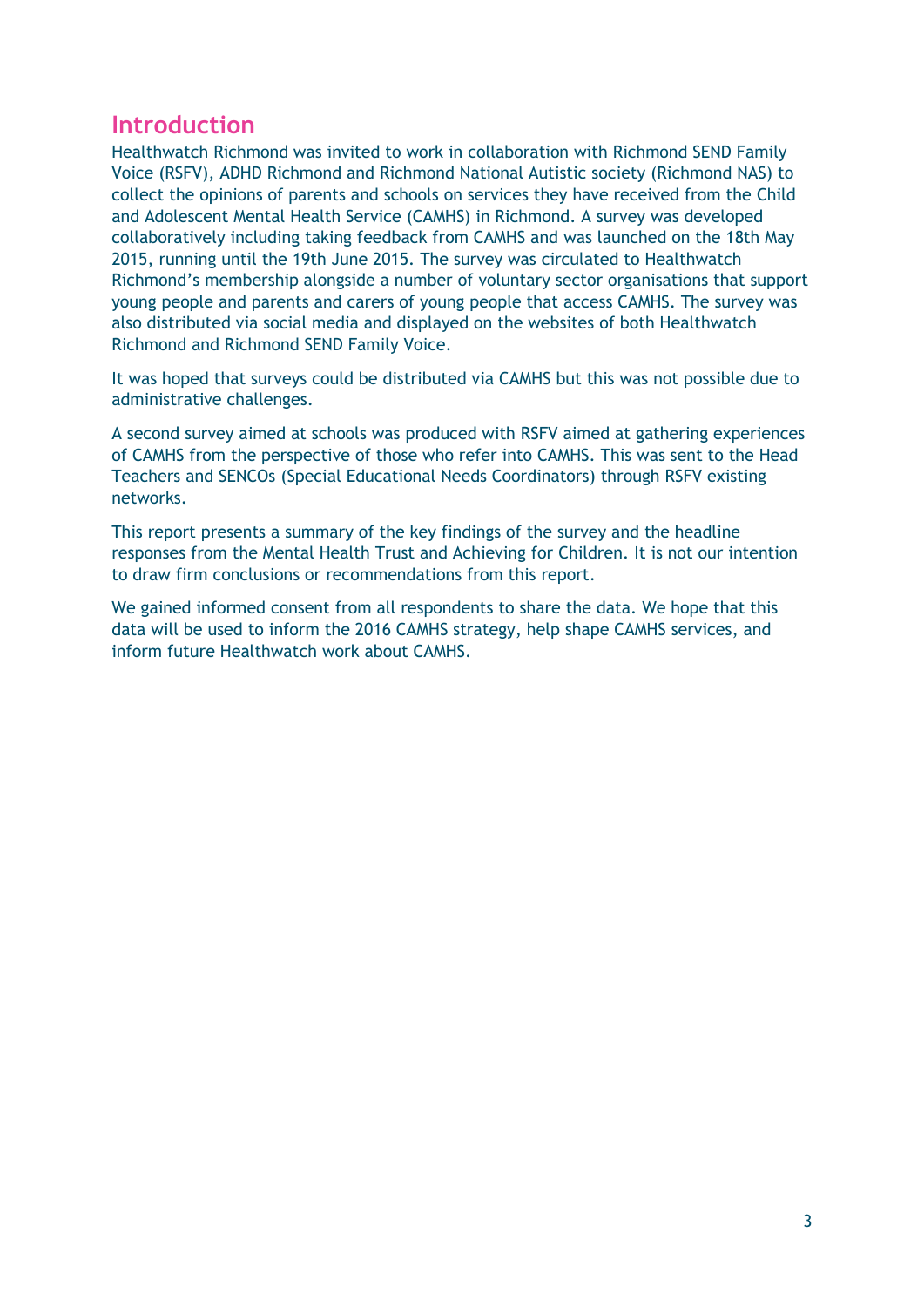# <span id="page-3-0"></span>**Responses to the CAMHS Carers and Schools Survey**

## <span id="page-3-1"></span>CAMHS Carers Survey

49 responses were received from parents that identified themselves as being parents or carers of young people accessing Tiers 2 and 3 CAMHS services within Richmond. The responses for each Tier are specified below:

| <b>Tier 2</b>  | Tier 3 | <b>Unspecified</b> |
|----------------|--------|--------------------|
| $\overline{4}$ |        |                    |

Responses received were from parents and carers of young people with a range of ages. The responses for each age are detailed below:



Only one question in the survey specified a period of time for respondents to comment on. Respondents were not asked to specify the dates on which they accessed CAMHS services in other questions, therefore it is unclear in most of the responses if their experiences were recent or not. We hope to look closer into recent experiences of CAMHS in the next stage of our work on CAMHS services.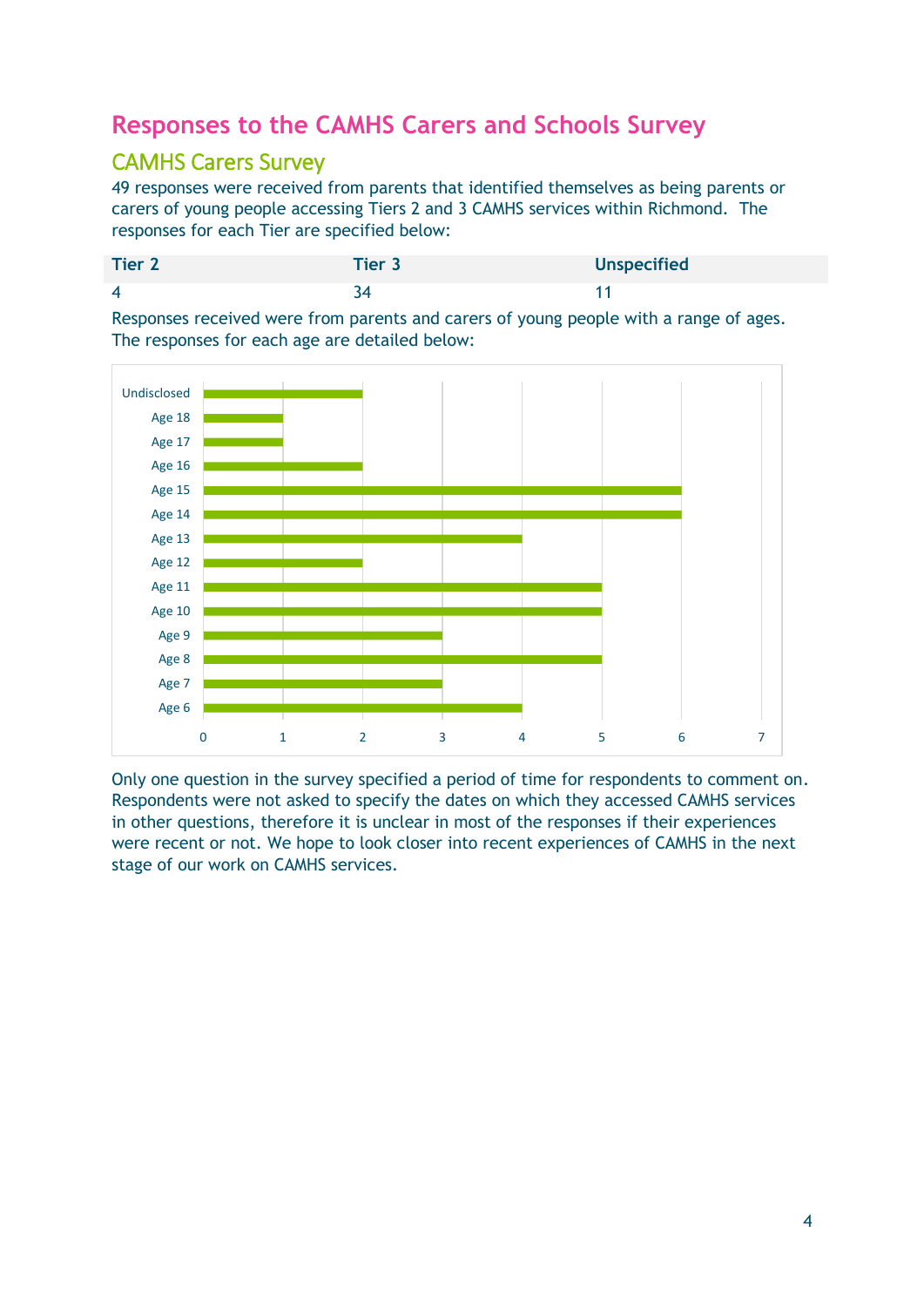# <span id="page-4-0"></span>CAMHS Schools Survey

The survey was distributed online to school head teachers and SENCOs (Special Educational Needs Coordinators). The survey ran from the 18th May until the 19th June 2015.

Responses were received from the following schools;

- Waldegrave School
- **e** Richmond Park Academy
- **B** St Richmond Reynolds Catholic College
- Windham Nursery School
- **e** St Osmund's Catholic Primary School
- **e** Heathfield Nursery and infant school
- ea. St Edmunds Primary
- ea. Trafalgar Infant School
- ea. The Queen's C of E Primary School
- Clarendon School ea.
- ea. Orleans Park
- Russell School
- <sup>e</sup> Hampton Wick infants

#### Responses were received from varied professionals at each school. A breakdown is given below:



#### **Limitations**

The questionnaire did not ask how many pupils from each school had been referred so we are unable to tell how representative the responses are. Respondents of this survey were not asked to specify the dates in which they accessed CAMHS services in other questions, therefore it is unclear in most of the responses if their experiences were recent. We hope to look closer into recent experiences of CAMHS in the next stage of our work on CAMHS services.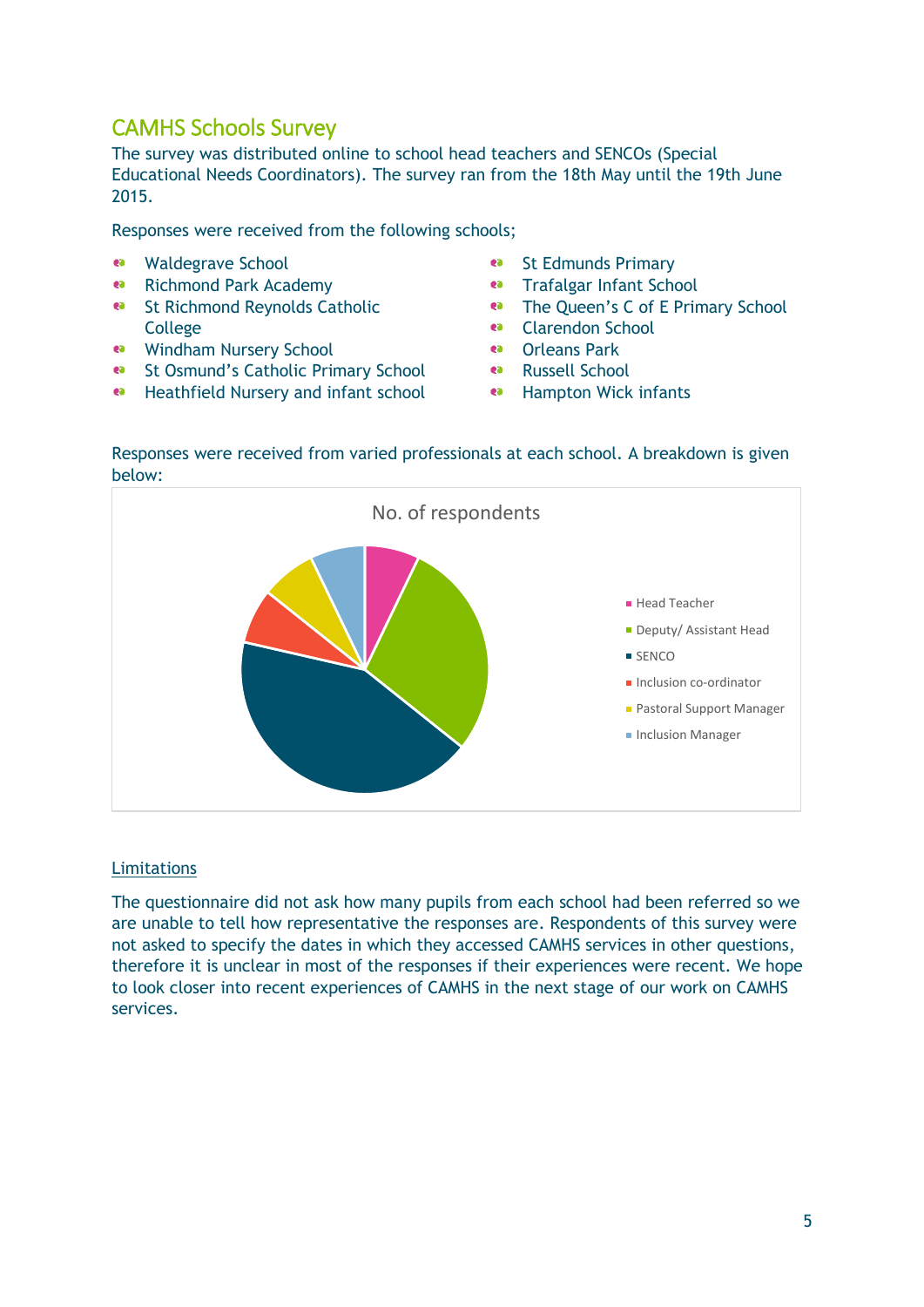# <span id="page-5-0"></span>**Key findings**

An initial review of the data was undertaken to present key themes that emerge, rather than to draw conclusions. The level of consensus between the findings of the Carers and Schools Surveys adds weight to the findings of this work.

Data was not filtered to separate Tiers 2 and 3, because of the relatively low numbers that this would have left in each group. Some of the themes emerging however, such as prescriptions and the environment at Richmond Royal, would only be encountered by people using Tier 3 CAMHS. These themes are presented as key findings in the following pages.

#### <span id="page-5-1"></span>Reception areas and staff

This was a key issue for respondents to the Carers Survey.

We asked those surveyed whether they were satisfied with the suitability of the CAMHS waiting areas? Whilst 38.3% of respondents were satisfied with the environment, 42.6% were not:

| Very satisfied     | 6.4%  |
|--------------------|-------|
| Satisfied          | 31.9% |
| No comment         | 19.1% |
| Not satisfied      | 21.3% |
| Not very satisfied | 21.3% |

People raised the following concerns with us:

- ea -Richmond Royal entrance area was described as 'intimidating' by several respondents due to 'the presence of adults with mental health issues who are often around the entrance'. One person described their child as having 'severe anxiety' as a result of being exposed to such adults, which made her feel she might end up like them.
- ea -Reception area described as not child friendly, and it did not appear welcoming to families. Over a third of respondents (37.6%) rated reception staff as not very or not at all responsive.
- A number of suggestions were put forward to improve waiting areas such as: fixing the water cooler, introducing toys for older children and displaying more information about support groups.
- ea l There were mixed views on reception staff that were also evident in the quantitative data. Some people were unhappy with the attitude of reception staff, others described staff as 'friendly and welcoming.'

**Response from South West London and St George's Mental Health NHS Trust** 

#### **Entrance and reception area**

*'A 'magic wand' project has been commenced by Laura Tyrell, Participation Officer, using feedback from young people. Additionally, in terms of specific issues the water cooler in the reception area has been fixed and the Trust facilities department is examining solutions re temperature in the waiting area. CAMHS notice boards have been updated with information about local groups. Laura is also running an art project for all ages. The comments about the mix of adults and young people using the main entrance to Richmond Royal is also being considered by the Trust-wide Estates Strategy Group in terms of possible solutions.'*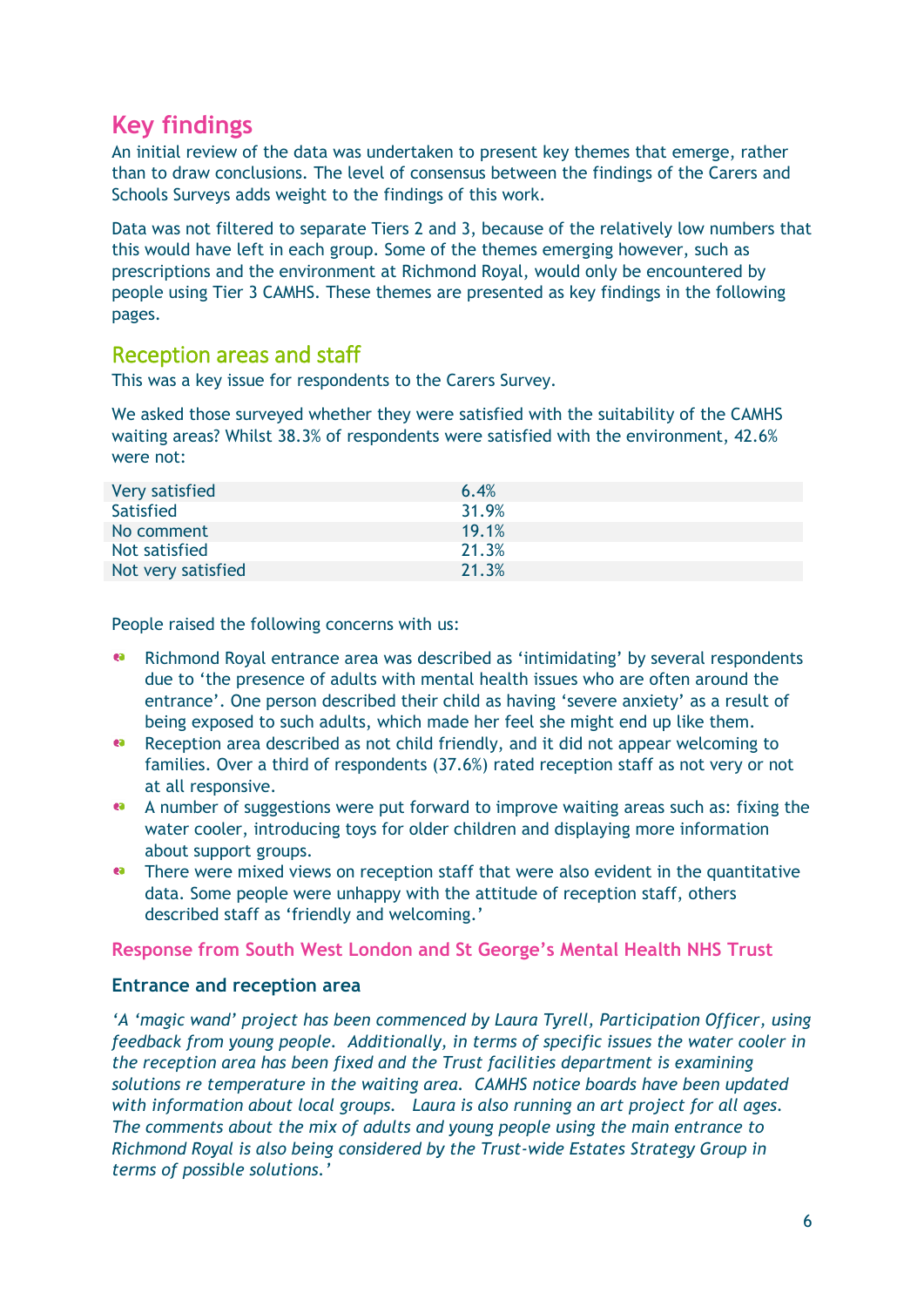#### **Reception staff**

*'Recruitment of permanent reception staff is underway, and a customer service training programme is being rolled out to administrative staff by end of August as part of an initiative.'*

#### <span id="page-6-0"></span>Care

Opinions around care focused on:

- Being 'medication focused' and offering little support in terms of coping methods for parents
- <sup>●</sup> Cognitive Behavioural Therapy (CBT) was referred to by a number of respondents as being a 'positive experience'

#### **Response from South West London and St George's Mental Health NHS Trust**

*'Specific feedback regarding psychiatrists' management of ADHD being medication focused is noted and will be considered further by the service. Further work to strengthen partnership with local authority services that provide parenting programmes such as '123 magic' and family coaches is also being prioritised by the Richmond CAMHS team manager and clinical lead.'*

#### <span id="page-6-1"></span>Waiting times and referral

Most respondents to the Carers Survey described the waiting times between referral and diagnosis as 'too long' with examples of young people waiting from several months to a number of years, to get a formal diagnosis.

This was supported by schools who told us that lengthy referral times were cited as a factor that raised concerns for young people due to the lack of support available for 'vulnerable' students waiting to be seen.

80% of respondents told us that they found it hard to monitor a child's progress after referral and over a third (35.7%) told us that they did not hear back from CAMHS after a referral

**Response from South West London and St George's Mental Health NHS Trust** 

#### **Waiting times**

*'The focus of the CAMHS directorate is to reduce waiting times further. The team has recently employed additional therapy staff to reduce waiting times into treatment and a recent recruitment drive to attract permanent clinicians has been successful with new members of staff due to join in October. A system known as 'job planning' has also been introduced among the staff group to improve the number of cases the team is able to treat, and therefore bring down waiting times to treatment.'*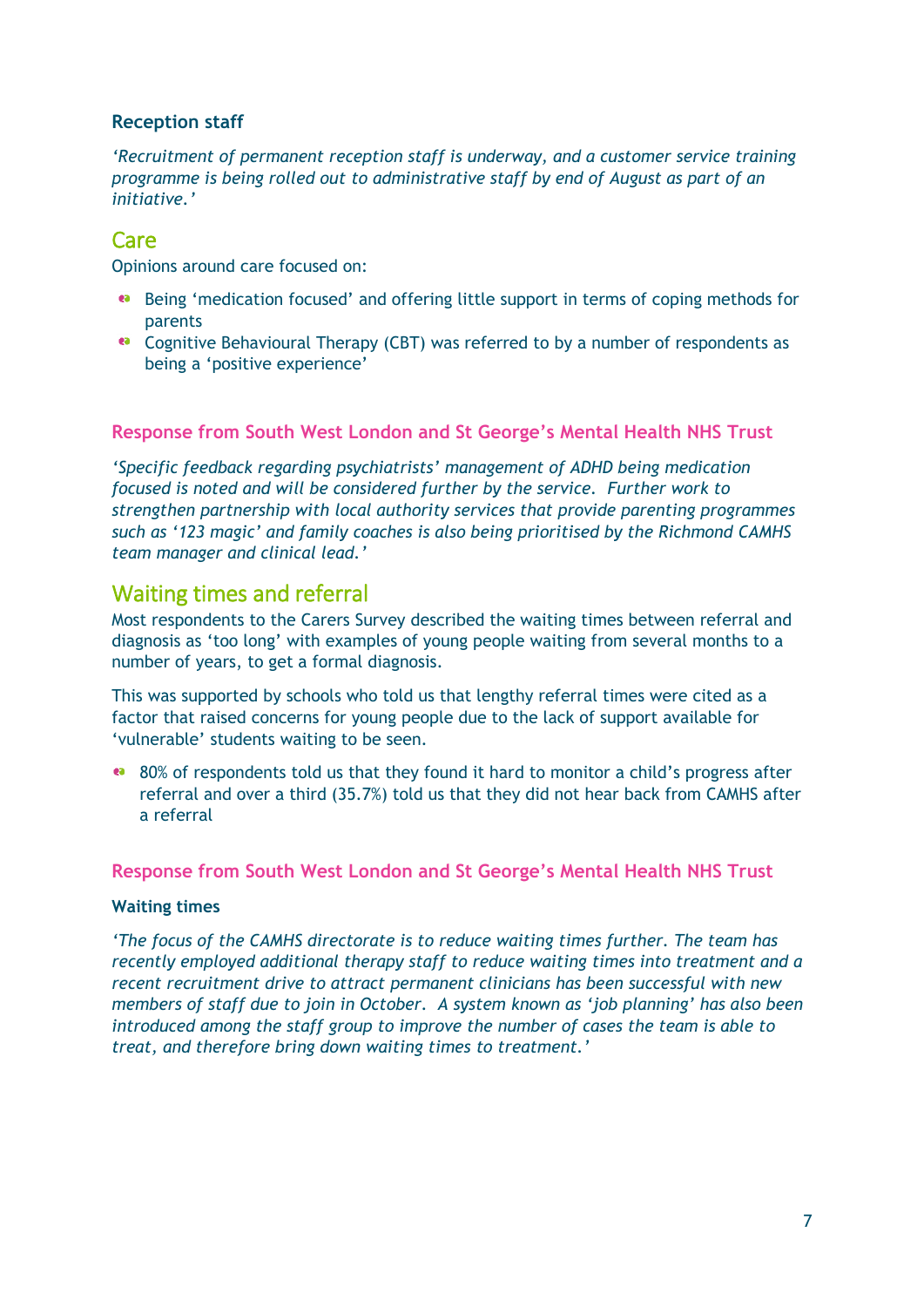#### **Waiting times for diagnosis**

*'A new dedicated team to provide diagnosis of ADHD and ASD was established in 2014 in order to reduce the waiting time for this service. An increase in referrals into this service has affected its responsiveness and a number of actions are now underway. Following a team workshop on 12 August improvements have recently been agreed regarding links between the team and the Richmond Single Point of Referral and the local Richmond CAMHS team, and more efficient collection of necessary reports from schools.'* 

#### <span id="page-7-0"></span>Support

- Some people raised concerns over the lack of support they received between yearly appointments with CAMHS
- A lack of support to focus on alternatives to medication was identified
- The local ADHD support group was seen as a good support group for families and it was suggested that this should be promoted more by CAMHS
- Over two thirds of attendees (69.6%) were not satisfied with how easy it was to access information

#### **Response from South West London and St George's Mental Health NHS Trust**

*'We are currently looking at the procedures for annual reviews as there are different methods across south west London, and we would like to share best practice within Richmond, and ensure consistency. The feedback from the survey will be incorporated into this work.'*

#### <span id="page-7-1"></span>**Prescriptions**

A number of people reported issues with prescriptions and in particular, problems with requesting prescriptions and with getting repeat prescriptions. Some of these people asked for improved efficiency around this, including electronic prescriptions

#### **Response from South West London and St George's Mental Health NHS Trust**

*'Electronic prescribing is possible in the future and is currently being looked at by Trust. The team are aware that more prescribing should be done under 'shared care' and one of the psychiatrists, alongside pharmacy colleagues, are working with local GPs improve this.'*

#### <span id="page-7-2"></span>Relationships with staff

The feedback about staff was mixed:

- The majority (56.2%) of respondents to the Carers survey rated professionals as responsive
	- A number of doctors were mentioned by name as providing an excellent service.
- A few comments described experiences of appointments where they felt staff were uncaring and uninterested in building a relationship with their child. 23% of respondents to the Carers survey rated professionals not very or not at all responsive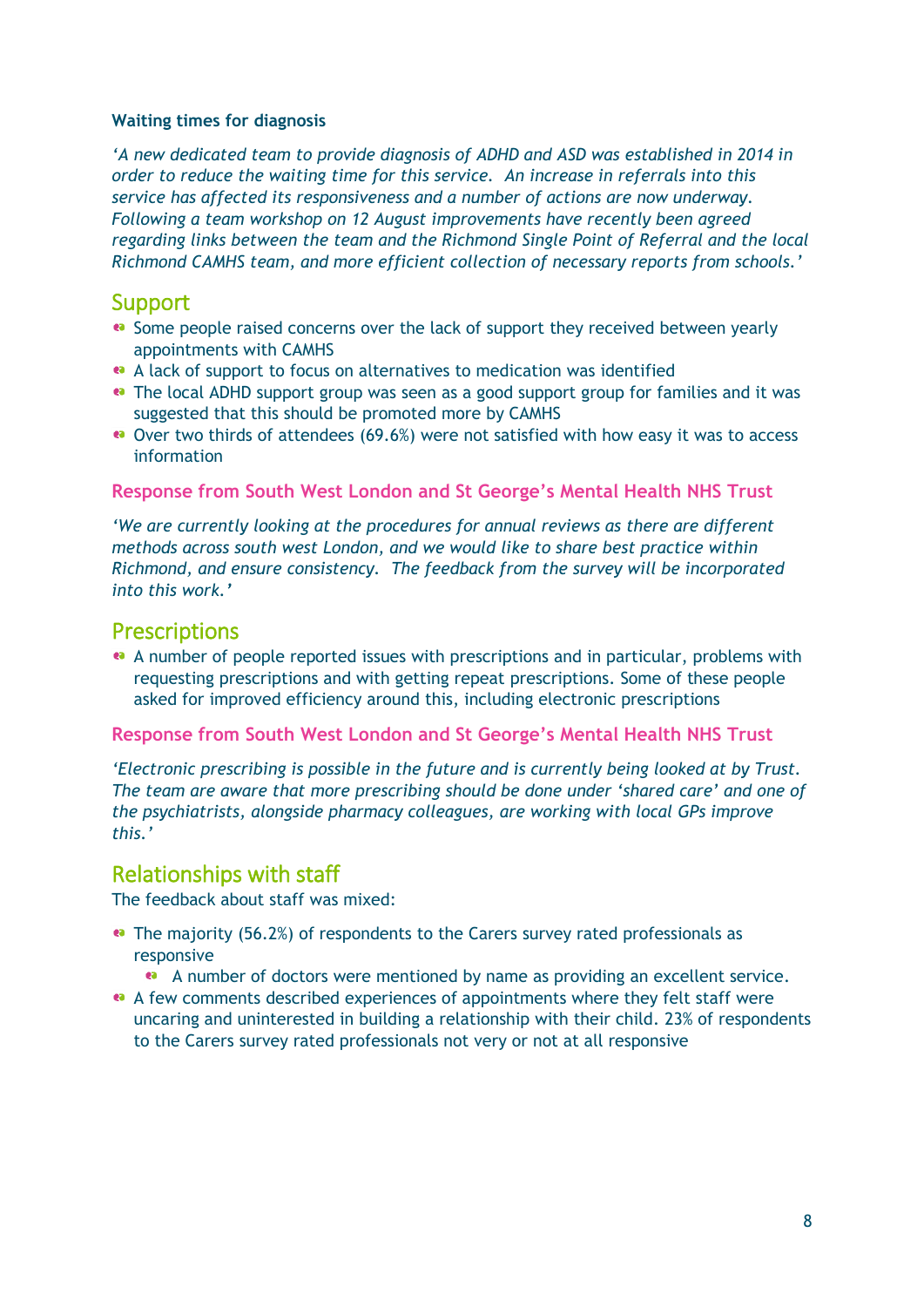#### **Response from South West London and St George's Mental Health NHS Trust**

*'Thank you for sharing positive feedback about some of the staff in the team, and for highlighting instances of excellent service. Whenever a mental health professional works in a service for many years relationships are built up, even if contact is only minimal. Both of the consultant psychiatrists within the team changed in 2014 and it will take time for young people to get used to a new doctor when they only see them briefly annually.'* 

#### <span id="page-8-0"></span>Communication with CAMHS

Many people reported having difficulties in contacting CAMHS. Others reported expecting to be contacted and not hearing from CAMHS regarding appointments, specifically regarding annual reviews.

#### **Response from South West London and St George's Mental Health NHS Trust**

#### **Communication with CAMHS**

*'The administrative team has totally changed and the new team are undergoing training around expectations and protocols in CAMHS.'*

#### <span id="page-8-1"></span>Working with other agencies

Engagement with schools was described as low by a number of respondents to the Carers Survey:

- Better communication between CAMHS and schools was put forward as a suggestion of changes that respondents would like to see in the future
- **•** There was a desire to improve engagement and communication between CAMHS and GPs

One of the most frequent comments from respondents to the Schools survey was about the desire to see an improvement in communication between schools and parents and the CAMHS services around referrals. There was a significant difference in the effectiveness of communication between Tiers 2 and 3 with 28.6% saying that communication was not effective at Tier 2 and 53.9% at Tier 3. People gave us specific comments about:

- There is a lack of engagement with schools
- Low engagement with schools impacts on parents and students, especially in understanding mental health issues
- **•** There is poor communication between CAMHS and schools regarding referrals.
- **•** There was a need identified to improve communication throughout the referral process with timescales included

#### **Response from South West London and St George's Mental Health NHS Trust**

#### **Engagement with schools**

*'The survey noted that engagement between CAMHS and local Richmond schools could be stronger. The Trust has recently joined in a bid with the CCG to host a schools link pilot involving a member of staff from CAMHS, and we are due to hear about the success of this shortly.'*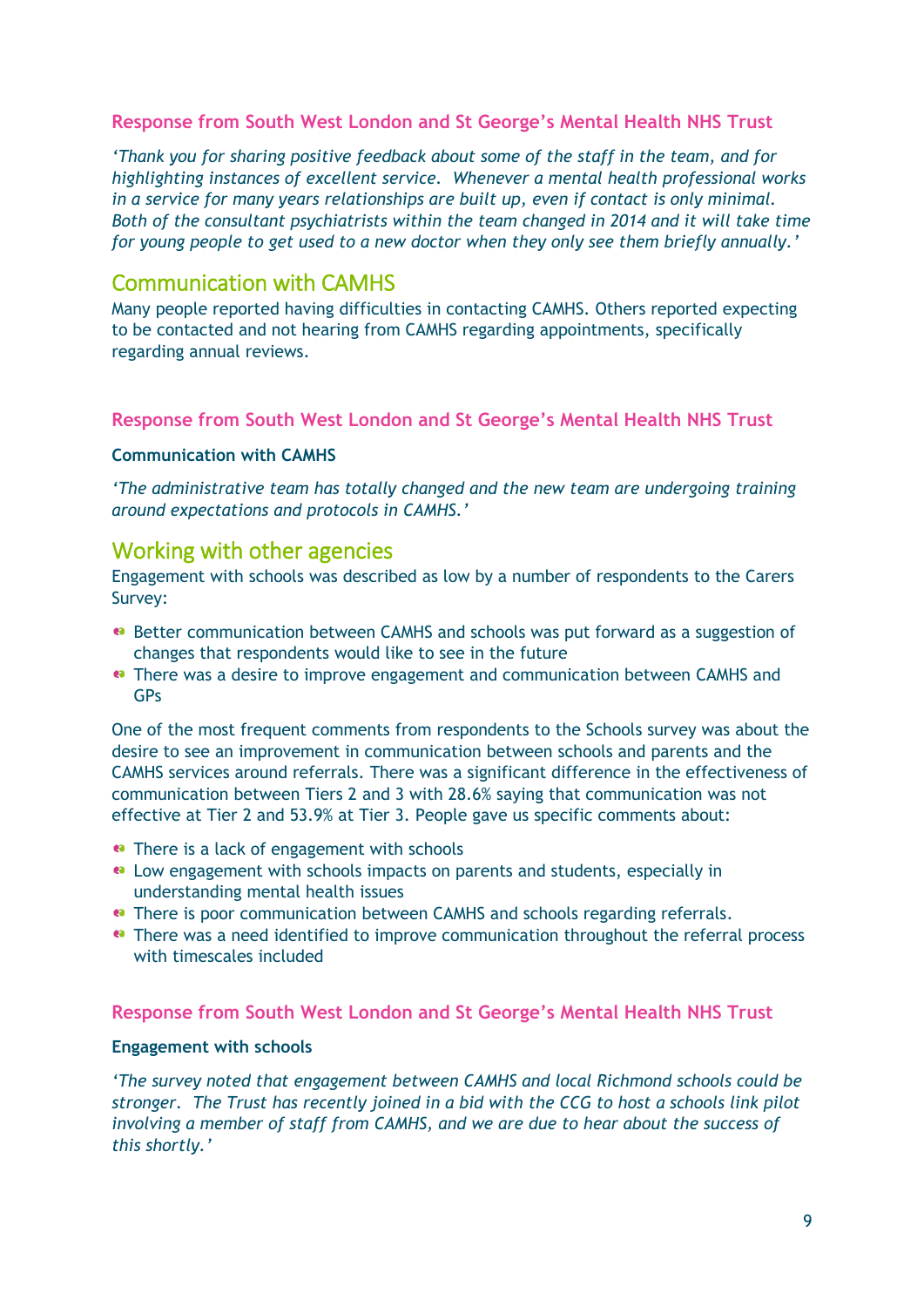# <span id="page-9-0"></span>**Conclusions**

The relatively modest sample limited the extent to which it was meaningful to view the data on the basis of Tiers. The method of data collection may have caused bias due to the networks used. This bias could have been decreased by direct distribution of the survey to parent carers by CAMHS. Whilst this would have led to a more balanced sample this was not possible due to the administrative capacity of the service.

These limitations aside, the data collected still represents the views and experiences of a significant number of parent carers and allied professionals. The feedback we have received highlights the need for better communication between CAMHS, outside agencies and service users, as well as the need to improve prescriptions and the environment at Richmond Royal. Additionally there is a need to continue to collect the experiences of the young service users of the trust to inform future service development and improvement.

## <span id="page-9-1"></span>**Next steps**

1. We shared this report alongside the anonymised data collected by this survey in line with the informed consent that we received from respondents with South West London and St George's Mental Health Trust, Achieving for Children, Richmond upon Thames Council and Richmond Clinical Commissioning Group.

Using our power to make recommendations and require a response, we asked:

#### **1.1. How will the trust and Achieving for Children respond to the experiences that parent carers and schools have provided? What actions will it take as a result?**

#### **Response from South West London and St George's Mental Health NHS Trust**

**'**In specifically responding to the feedback from this survey we have commenced a series of actions regarding each issue and improvements will be monitored at team level in Richmond, and also through the CAMHS Operational Group that is chaired by myself as Service Director and attended by Dr Diana Cassell, Clinical Director for CAMHS.'

#### **Response from Achieving for Children**

Achieving for Children provided its plans in response to this report:

- The outcomes of the survey will be shared with the Tier 2, Emotional Health Service at their team meeting in September
- Agreed areas for development will be added to the Improvement Plan for the Division
- **•** Themes from the survey will be discussed further with Headteachers and SENCOs;
- **••** Themes from the survey will be discussed further with the Single Point of Access

#### **1.2. How will the trust and Achieving for Children ensure that patient feedback is collected and included in shaping Richmond CAMHS services?**

#### **Response from South West London and St George's Mental Health NHS Trust**

*'Laura Tyrrell is the recently appointed children and young people's participation officer working across the Trust. Her work includes holding events and one-off projects for young people to develop the skills they need to confidently feed into and improve the service. Forthcoming workshops include: communication skills training; interview panel*